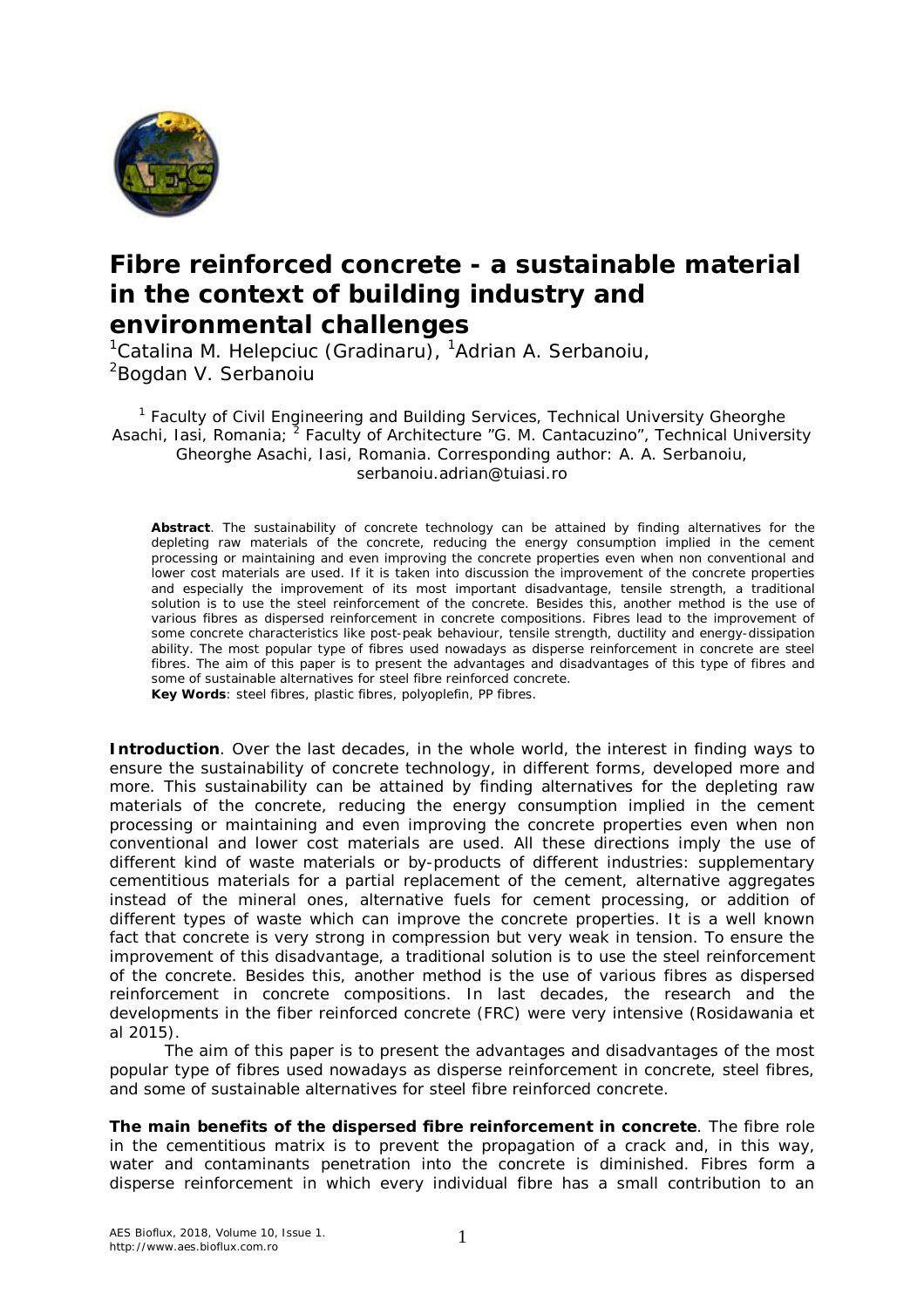overall cumulative effect of controlling the crack growth (Yin et al 2015; Deng et al 2016; Islam & Gupta 2016), preventing plastic and dry shrinkage cracks, keeping the concrete integrity, reducing the brittleness of the concrete matrix and improving its ductility (Yin et al 2015).

Fibres lead to the improvement of some concrete characteristics like post-peak behaviour, tensile strength, ductility and energy-dissipation ability. The ductile behaviour is a very important property in the case of the structures located in high seismic regions (Rosidawania et al 2015). They improve compressive strength also, but in a smaller rate than the ductility and tensile strength (Siddique et al 2012).

The addition of fibres in small quantities lead to significant increase of the concrete strength and they are efficient in decreasing the crack's width and spacing. This crack control has implications on the penetration of water and chemicals into the concrete, so the resistance to corrosion is increased and a longer-term serviceability of the concrete is obtained (Saidani et al 2016).

FRC is used in nonstructural elements usually, but there exist exceptions permitted in some codes (Rosidawania et al 2015).

**The pros and cons of using steel fibres in concrete composition**. Mainly four types of fibres can be used in concrete composition: steel fibres, glass fibres, natural fibres, and synthetic fibres. Glass fibres ensure a very good strengthening effect but they have poor alkali resistance. Natural fibres, like wood, palm, coconut and vegetal fibres have the advantage to be cheap and easy renewable and available, but their durability is low (Yin et al 2015). Due to their very good mechanical properties, steel fibres represent the most popular material for concrete reinforcing (Deng et al 2016).

Steel fibres reinforced concrete (SFRC) is the subject of research for more than 40 years and its main applications are airport pavements and footpathways (Achilleos et al 2011). Steel fibres have the density 7.8 g cm<sup>-3</sup> (Deng et al 2016). They have the ability to absorb energy and to control cracks. They have a major disadvantage represented by their corrosion which can deteriorate very quickly the concrete structures (Yin et al 2015).

Discrete steel fiber addition in concrete improves the compressive strength and strain at peak stress. An increased volume of steel fibres into the concrete leads to a flatter post-peak softening branch of the curve (Rosidawania et al 2015). SFRC slump decreases with fibre content increasing (Sengul 2016). In high quantities, steel fibers lead to a hard evenly dispersion in concrete (Deng et al 2016). In the concrete mixtures with higher fibre dosage, the durability on chloride ions penetration is improved and the concrete mechanical properties were mantained after the exposure to various chloride ions solutions (Abbas et al 2015).

In compression, stress-strain curve of SFRC increases in strain at peak stress and register a higher toughness. The toughness represent the energy absorption capacity of a material during the deformation (Rosidawania et al 2015). Steel fibers double the tensile strength of the concrete in the case of 4% addition, for example. In general, they can overcome the brittle behaviour of the concrete (Saidani et al 2016). In the case of ultra high performance concrete, short steel fibre addition lead to higher flexural tensile strength compared to the case with longer steel fibres (Abbas et al 2015).

Steels fibres addition have a positive effect on the impact resistance of concrete, so the resulted material is suitable for structures subjected to impact loads. SFRC pavement eliminates spring load restrictions and ensures fuel saving for heavy vehicles versus asphalt. From life cycle point of view, SFRC pavements have a twice longer life than asphalt road (Achilleos et al 2011) .

In the case of underground constructions, SFRC is subjected to a very high risk to develop steel corrosion, so a very careful maintenance is needed (Deng et al 2016). Recently, the fibre addition in concrete has been considered for using in structural elements as substitution of steel-bar reinforcement. In the codes and design standards are specified the mechanical requirements of the fibres for structural use, these being macro-steel fibres with specific shapes such as crimped or hooked-ended (Alberti et al 2016). Structural applications for SFRC are very limited (Rosidawania et al 2015).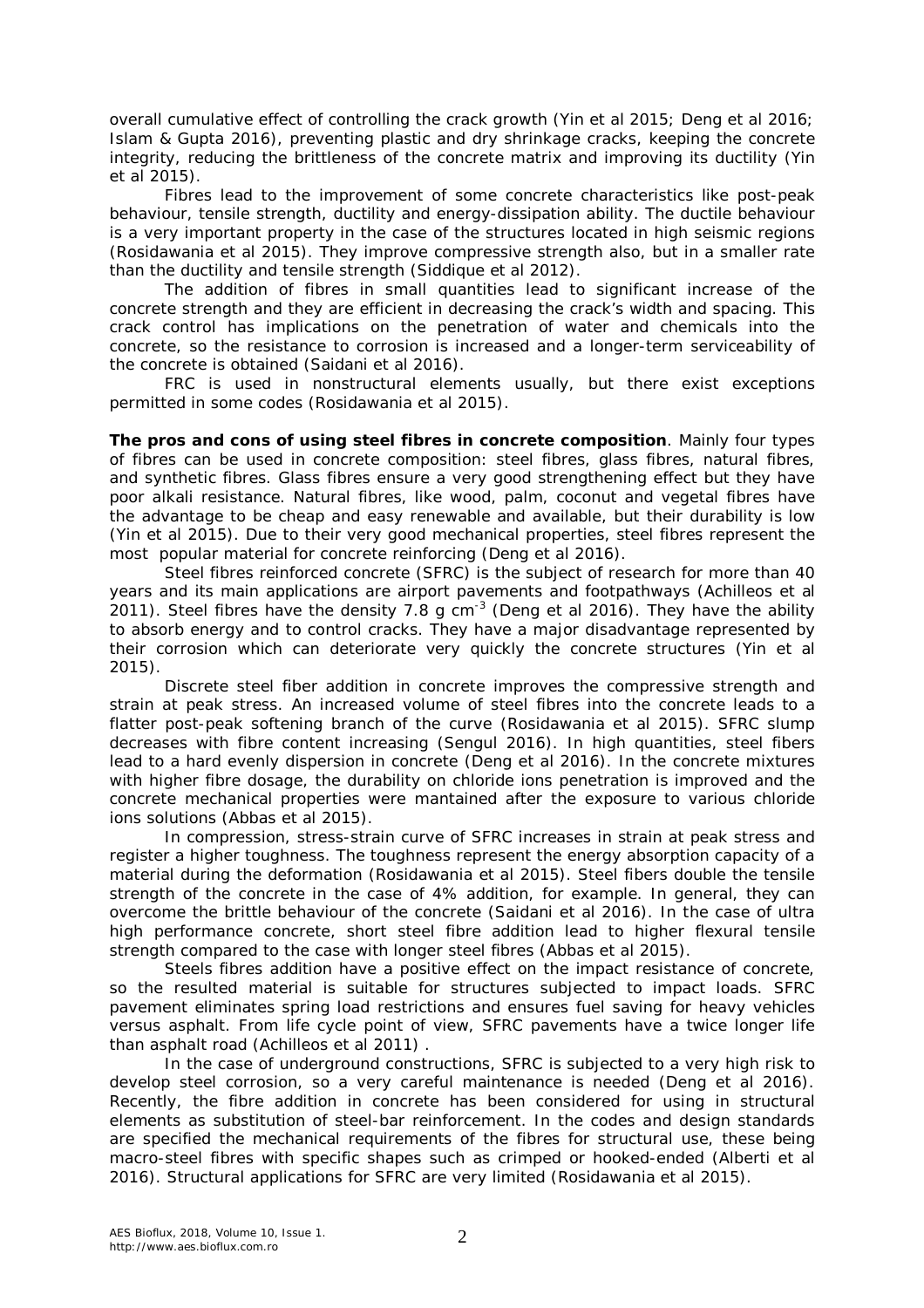## **Sustainable alternatives for steel fibre reinforced concrete**

*Recycled steel fibres – an environmental friendly solution to commercial steel fibres.* Industrial steel fibres are made of steel, an alloy with a major content of iron which is a natural depleting resource; moreover, the virgin steel fibres have a high cost which may not justify their use, even if the life cycle costs are smaller due to reduced maintenance needs. To ensure the sustainability principles with a reduced cost level, the recycled steel fibres represent a more environmently correct approach (Achilleos et al 2011).

The use of recycled steel fibres in concrete has environmental benefits for tire recycling over landfilling, and economical ones (Achilleos et al 2011).

Studies on the concrete with recovered steel fibres from scrap tires are very limited (Sengul 2016). Recycled steel fibres recovered from scrap fires seems to get similar results as those of commercial ones. Sengul (2016) analyzed the compresive strength, splitting and flexural tensile strength, load-deflection curve and fracture energy of steel FRC made of virgin (commercial) fibres and of recycled steel fibres recovered from scrap tires. The author of the study obtained similar results, no matter the steel fibres type. A plus for the recycled version of steel fibres is also the price smaller than the commercial ones.

Achilleos et al (2011) studied the possibility to be used recycled steel fibres in the SFRC pavement and they found out that this type of fibres represents a well sustainable alternative to commercial ones. A disadvantage of recycled steel fibres is their uneven geometrical properties, so the properties of the SFRC may also vary (Sengul 2016).

Virgin steel fibres production is an expensive process because is energy intensive, so the recycled steel fibres can be an alternative to ensure the sustainability of concrete industry, if there are taken measures to ensure the same properties for the fibres by cathegorizing them by size ranges, for example, and if are well established their effects on concrete properties, to know their application posibilities (Sengul 2016).

*Synthetic fibres – a more durable solution instead of steel fibres.* In order to obtain a very reliable reinforcement in concrete, the used fibres must have a high tensile strength and Young's modulus. Besides the steel fibres, the synthetic ones have these properties. A very large category of synthetic fibres is represented by the plastic fibres; they can be found in two forms: micro plastic fibres and macro plastic fibres. Micro plastic fibres have the diameter between 5 to 100 μm and 5-30 mm length. They are efficient in controlling the plastic shrinkage cracking of the fresh concrete; in the hardened concrete, their effect is minimum (Yin et al 2015). Macro plastic fibres have the cross section between 0.6-1 mm<sup>2</sup> and 30-60 mm in length. They are used also to control the plastic shrinkage of the fresh concrete and the drying shrinkage of hardened concrete in the case of large flat areas like slabs in hot and dry environments (Yin et al 2016). A major advantage of macro plastic fibres is the increasing of post-cracking ductility of the concrete due to their capacity of crack arresting: large single cracks from plain concrete are transformed into dense micro-cracks in the reinforced concrete with macro plastic fibres (Yin et al 2015).

Macro synthetic fibres have the ability to improve concrete ductility and strength and, due to these characteristics, in the case of concrete columns from a structure, the required reinforcement can be reduced. The macro synthetic fibres improve the strength and ductility of the confinement of the high strength concrete (Rosidawania et al 2015). Virgin macro plastic fibres have a tensile strength of 300-600 Mpa and a Young's modulus of 4-10 Gpa. Macro plastic fibres are very used in concrete footpaths, precast elements and shotcrete mine tunels (Yin et al 2016).

Macro plastic fibres became an alternative to steel mesh and fibres used in concrete footpaths, non-structural precast elements and tunnel linings (Yin et al 2016).

The major types of macro plastic fibres are high density polyethilene (HDPE), polyethilene terephthalate (PET) fibres, polypropylene (PP), polyolefin (Yin et al 2015).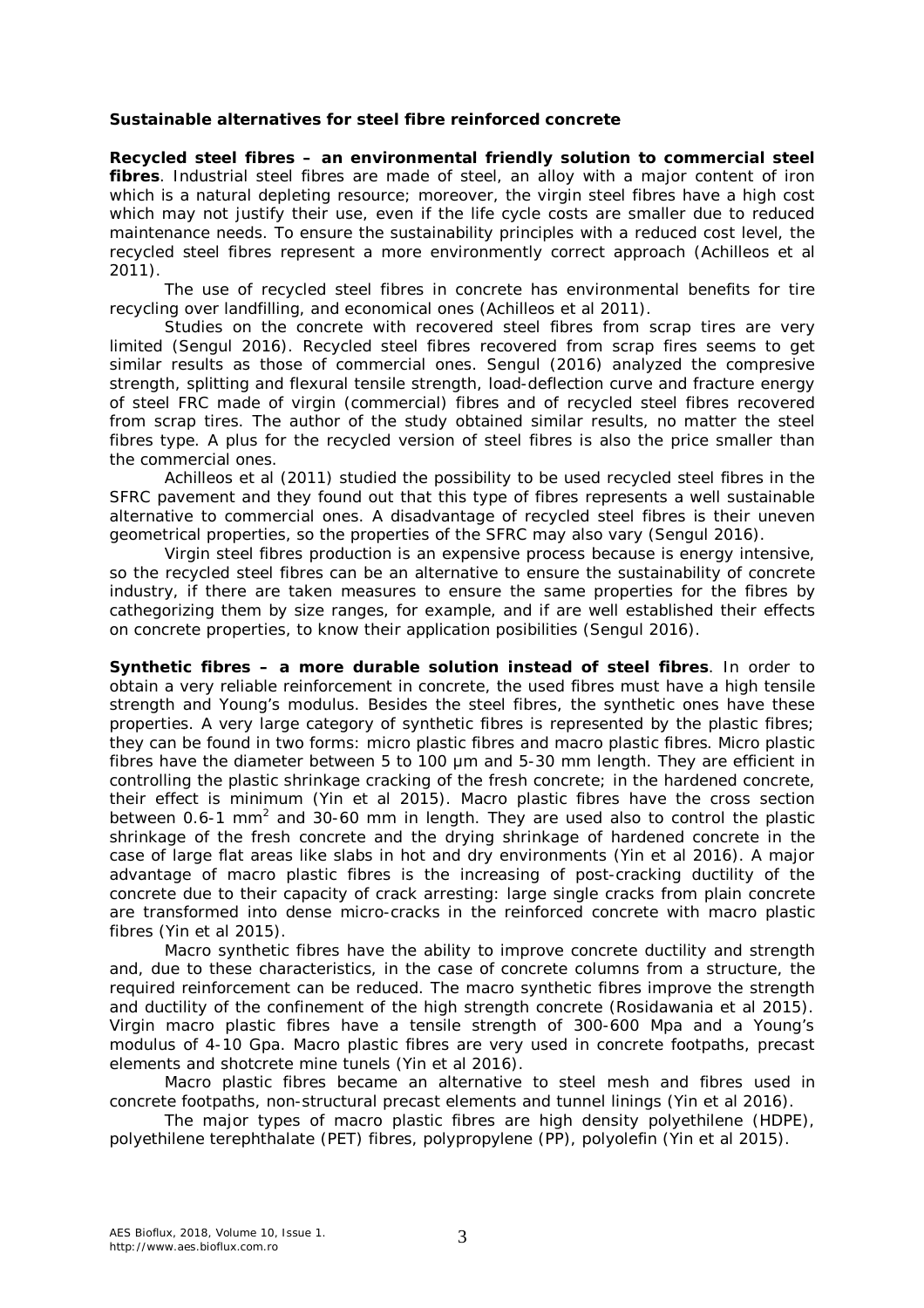HDPE fibres have some disadvantages such as low tensile strength, higher hydrophilic character than PP fibres and their density it's not much higher than PP fibres (0.95 g cm-3 ) (Yin et al 2015).

PET fibres have a density of 1.38g/cm<sup>3</sup> and a wetting tension of 40 mN m<sup>-1</sup>, properties which ensure an easier mixing with concrete than PP and HDPE fibres. Their high tensile strength and Young's modulus recommend them for post-crack controlling use in concrete (Yin et al 2015). PET fibres produced by waste PET melting, roll-type sheets forming and thin strands cutting have a tensile strength higher than 400 Mpa and a Young's modulus of 10 Gpa. By simply cut the waste PET bottles, there are obtained fibres with limited strength (Yin et al 2016). As disadvantages, PET fibres present higher processing cost than PP or HDPE and a questionable alkaline resistance (Yin et al 2015). While, the reycled PET fibres started lately to be a research subject, for recycled PP fibres use in concrete there is very limited research (Yin et al 2016).

From using tendency point of view, PP fibres are the most commercialized ones, PET fibres are the object of extensive research, and HDPE are less used both in practice and in research (Yin et al 2015).

PP fibres have high alkaline resistance, high tensile strength and Young's modulus and they are easily produced. A disadvantage is their low density (0.9 g  $cm^{-3}$ ) which make their incorporation into the concrete matrix to be more difficult due to the "float up" effect. Another disadvantage is represented by their low wetting tension of around 35 mN m<sup>-1</sup> which decrease the fresh concrete workability and the bond with cement paste (Yin et al 2015).

The volume of the added PP fibres into the concrete are in inverse relationship with the concrete density. These type of fibres affects the concrete workability (Saidani et al 2016).

Macro PP fibres improve the tensile strength of the concrete by 1.5 times in the case of 4% addition in concrete. In general, they can overcome the brittle behaviour of the concrete (Saidani et al 2016). A percent of 0.1 of PP fibres addition into plain concrete leads to 2% decrease of compresive strength, but also to an increase of tensile strength of 39%. For a PP fibre content between 0.1% and 0.3%, plastic shrinckage cracks are reduced by 50-99% compared to plain concrete. PP fibre addition leads to the increase of water and gas permeability. Concrete with PP fibers is not indicated to be used in water retaining structures (Islam & Gupta 2016).

In concrete can be used virgin or recycled PP fibres. The recycled PP fibres have a very good post-cracking performance in concrete, very good alkali resistance, lower tensile strength, higher Young's modulus, ensure the same or slightly lower reinforcement compared to virgin PP fibres (Yin et al 2016). In an investigation made by the same authors, they concluded that recycled PP fibres had lower tensile strength but higher Young's modulus, and a better post-cracking performance, so they can be used instead of virgin PP fibres for concrete footpaths and precast panels manufacturing.

Regarding the plastic fibres durability, there are studies which demonstrated that virgin PP fibres maintain their strength up to 100 years in the cement matrix. The recycled PP fibres also are not degraded in the alkaline environment of the concrete (Yin et al 2016).

Synthetic fibres, such as polyolefin, acrylic, aramid or carbon fibres, are very useful in preventing the plastic shrinkage cracks in fresh concrete, in improving the postcracking behavior of concrete and enhancing the energy-dissipation capacity of concrete elements under flexure, shear and axial load (Yin et al 2015).

Polyolefin-based synthetic macro-fibres are produced by plastic industry and represent an alternative solution to steel fibres. This type of fibres are stable in alkaline environment and cand replace the steel reinforcement of the structural concrete. The advantages of polyolefin fibres such as good tensile properties, abrasion and chemical attack resistance, and relatively low cost promote them as alternative to steel reinforcing meshes of steel fibres (Alberti et al 2016).

Macro polyolefin fibres are made by PP or HDPE. They have a  $0.6*1.5$  mm<sup>2</sup> in cross-section, 300-600 Mpa tensile strength and 4-10Gpa Young's modulus, these values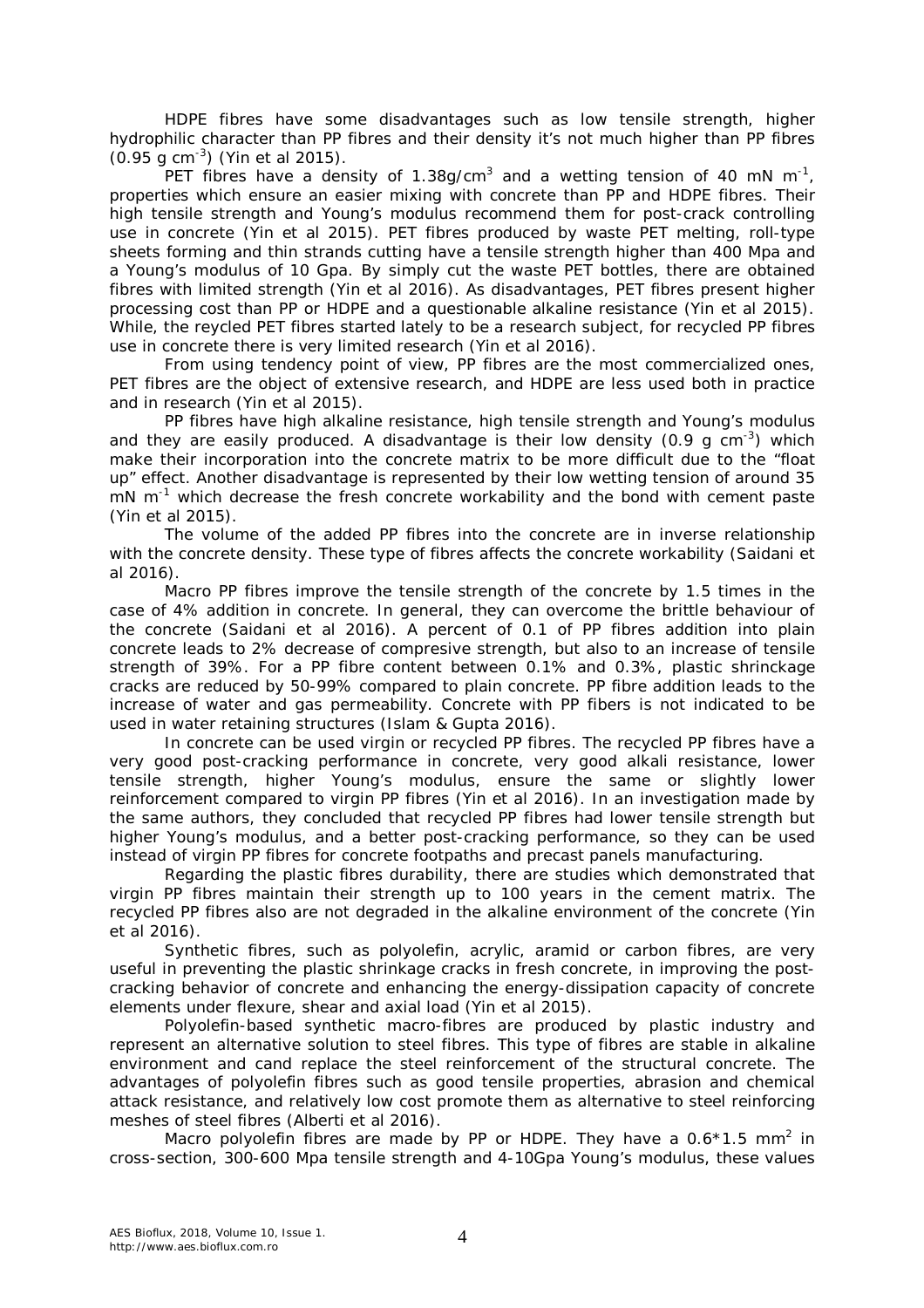varying according to manufacturing techniques. Their density is around of 0.9 g cm<sup>-3</sup> (Deng et al 2016).

Macro polyolefin fibres improve flexural toughness, crack resistance and ductility of the plain concrete; they decrease the stress intensity at crack tip and the crack width, so cracks developing and propagation is reduced a lot. Also, water and contaminants permeability is slowed down and the corrosion risk of the steel reinforcement minimized (Deng et al 2016).

Alberti et al (2016) studied the fibre positioning and orientation in the elements made by polyolefin fibre reinforced concrete and their results showed that there was no tendency of fibres to float and the pouring point has a significant influence in fibre distribution. The authors concluded that the polyolefin fibres enhance the orientation factor for longer distances in the case of self-compacting concrete and suitable to be used in structural concrete.

**Conclusions**. The subject of fiber reinforced concrete was intensively studied in the past decades. The fibre role in the cementitious matrix is to prevent the propagation of a crack and, in this way, water and contaminants penetration into the concrete is diminished. Fibres lead to the improvement of some concrete characteristics like postpeak behaviour, tensile strength, ductility, and energy-dissipation ability. The most used fibres are virgin steel fibres but they have a major disadvantage represented by their corrosion which can be very distructive and also a high cost. A reduced cost level can be obtained by using the recycled steel fibres. Corossion disadvantage can be overcome by using synthetic fibres. A very large category of synthetic fibres is represented by the plastic fibres which can be found in two forms: micro plastic fibres and macro plastic fibres. Micro plastic are efficient in controlling the plastic shrinkage cracking of the fresh concrete; in the hardened concrete, their effect is minimum. Macro plastic fibres are used to control the plastic shrinkage of the fresh concrete and the drying shrinkage of hardened concrete. A major advantage of macro plastic fibres is the increasing of postcracking ductility of the concrete. The major types of plastic fibres are HDPE, PET, PP and polyolefin fibres. From using tendency point of view, PP fibres are the most commercialized ones, PET fibres are the object of extensive research, and HDPE are less used both in practice and in research. PET fibres present higher processing cost than PP or HDPE and a questionable alkaline resistance. Virgin PP fibres maintain their strength up to 100 years in the cement matrix. The recycled PP fibres also are not degraded in the alkaline environment of the concrete. Polyolefin fibres are stable in alkaline environment and can replace the steel reinforcement of the structural concrete. Their advantages are good tensile properties, abrasion and chemical attack resistance, and relatively low cost.

**Acknowledgements**. This work was supported by a grant of the Romanian Ministry of Research and Innovation, CCCDI – UEFISCDI, project number PN-III-P2-2.1-CI-2017- 0794, 144CI / 2017, within PNCDI III.

## **References**

- Abbas S., Soliman A. M., Nehdi M. L., 2015 Exploring mechanical and durability properties of ultra-high performance concrete incorporating various steel fiber lengths and dosages. Construction and Building Materials 75:429-441.
- Achilleos C., Hadjimitsis D., Neocleous K., Pilakoutas K., Neophytou P. O., Kallis S., 2011 Proportioning of steel fibre reinforced concrete mixes for pavement construction and their impact on environment and cost. Sustainability 3:965-983.
- Alberti M. G., Enfedaque A., Gálvez J. C., Agrawal V., 2016 Fibre distribution and orientation of macro-synthetic polyolefin fibre reinforced concrete elements. Construction and Building Materials 122:505-517.
- Deng Z., Shi F., Yin S., Tuladhar R., 2016 Characterisation of macro polyolefin fibre reinforcement in concrete through round determinate panel test. Construction and Building Materials 121:229-235.